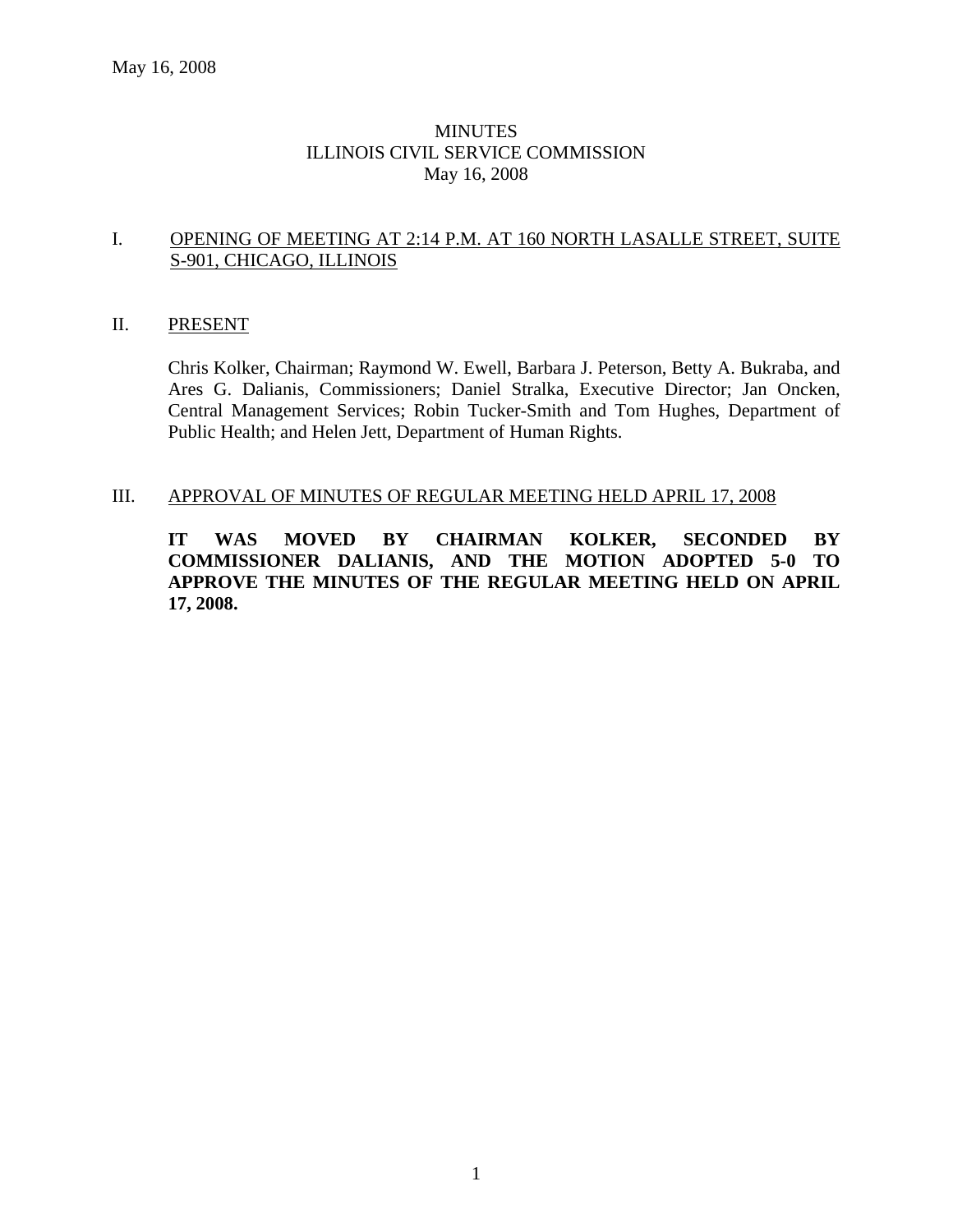#### IV. **EXEMPTIONS UNDER SECTION 4d(3) OF THE PERSONNEL CODE**

# A. Report on Exempt Positions

| <u>Agency</u>                         | Total<br>Employees | Number of Exempt<br><b>Positions</b> |
|---------------------------------------|--------------------|--------------------------------------|
|                                       |                    |                                      |
|                                       |                    |                                      |
|                                       |                    |                                      |
|                                       |                    |                                      |
| Central Management Services 1,527 106 |                    |                                      |
| Children and Family Services3,194 47  |                    |                                      |
|                                       |                    |                                      |
|                                       |                    |                                      |
|                                       |                    |                                      |
|                                       |                    |                                      |
|                                       |                    |                                      |
|                                       |                    |                                      |
|                                       |                    |                                      |
|                                       |                    |                                      |
|                                       |                    |                                      |
|                                       |                    |                                      |
|                                       |                    |                                      |
|                                       |                    |                                      |
|                                       |                    |                                      |
|                                       |                    |                                      |
|                                       |                    |                                      |
|                                       |                    |                                      |
|                                       |                    |                                      |
|                                       |                    |                                      |
|                                       |                    |                                      |
|                                       |                    |                                      |
|                                       |                    |                                      |
|                                       |                    |                                      |
|                                       |                    |                                      |
|                                       |                    |                                      |
|                                       |                    |                                      |
|                                       |                    |                                      |
|                                       |                    |                                      |
|                                       |                    |                                      |
|                                       |                    |                                      |
|                                       |                    |                                      |
|                                       |                    |                                      |
|                                       |                    |                                      |
|                                       |                    |                                      |
|                                       |                    |                                      |
|                                       |                    |                                      |
|                                       |                    |                                      |
|                                       |                    |                                      |
|                                       |                    |                                      |
|                                       |                    |                                      |
|                                       |                    |                                      |
|                                       |                    |                                      |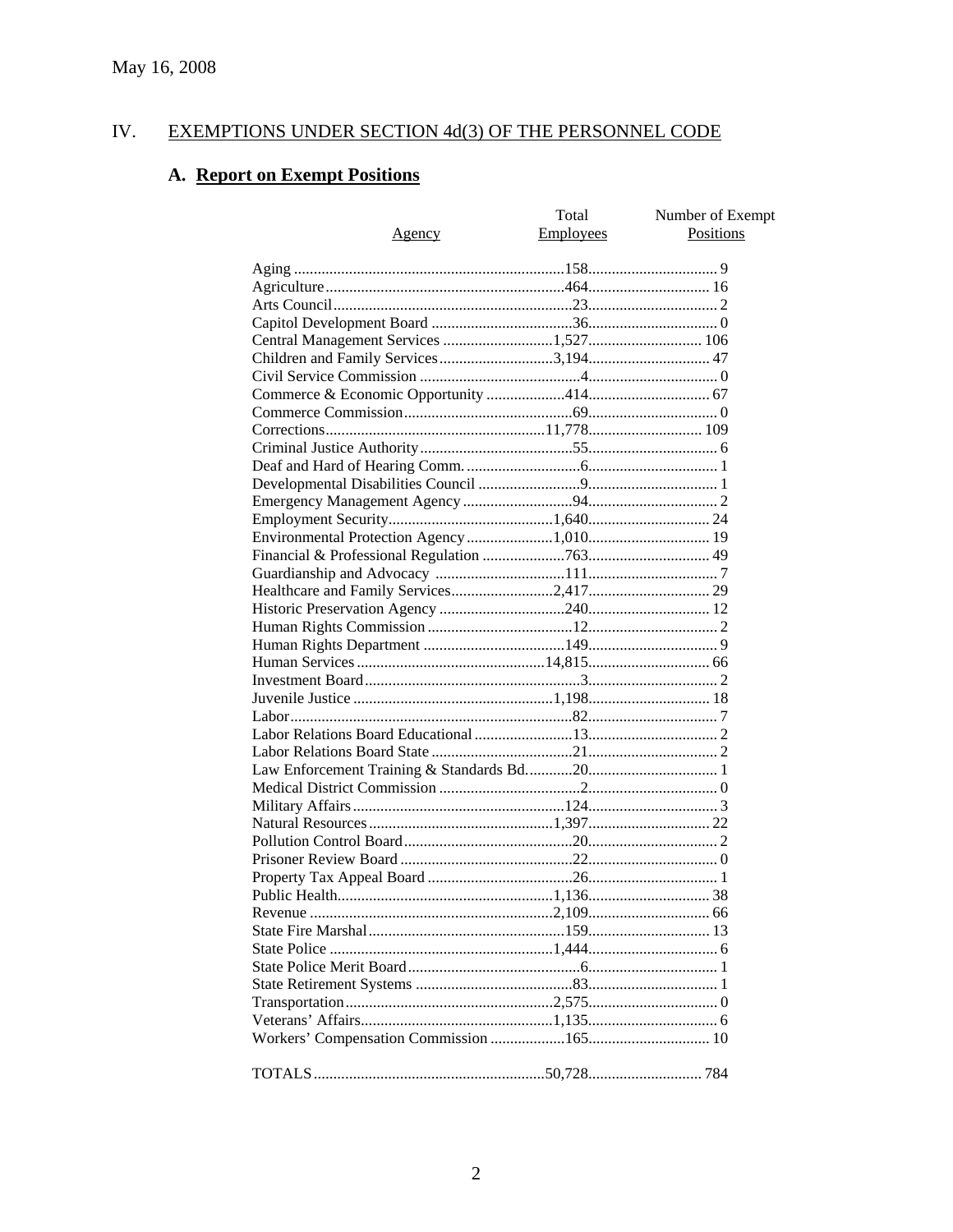#### **B. Governing Rule - Jurisdiction B Exemptions**

- a) Before a position shall qualify for exemption from Jurisdiction B under Section 4d(3) of the Personnel Code, the position shall be directly responsible to:
	- 1. The Governor, or
	- 2. A departmental director or assistant director appointed by the Governor, or
	- 3. A board or commission appointed by the Governor, or
	- 4. The head of an agency created by Executive Order, or the director or assistant director of an agency carrying out statutory powers, whose offices are created by the Governor subject to legislative veto under Article V, Section 11, of the Constitution of 1970, which agency head, director, or assistant director may themselves be subject to exemption under Section 4d(3), or
	- 5. In an agency having a statutory assistant director, a deputy director exercising full line authority under the director for all operating entities of the agency, provided the statutory role of assistant director is vacant or is assigned clearly distinct and separate duties from the deputy director and as a colleague to him, or
	- 6. A line position organizationally located between the director and/or assistant director and a subordinate statutorily exempt position(s), provided the position proposed for exemption has line authority over the statutory exempt position(s), or
	- 7. The elected head of an independent agency in the executive, legislative, or judicial branch of government.
- b) If a position meets the above criterion, it must, in addition, be responsible for one or more of the following before it shall be approved as exempt:
	- 1. Directs programs defined by statute and/or departmental, board, or commission policy or possess significant authority when acting in the capacity of a director of programs to bind the agency.
	- 2. Makes decisions in exercising principal responsibility for the determination or execution of policy which fix objectives or state the principles to control action toward operating objectives of one or more divisions, such decisions being subject to review or reversal only by the director, assistant director, board or commission.
	- 3. Participates in the planning and programming of departmental, board, or commission activities, integrating the plans and projections of related divisions, and the scheduling of projected work programs of those agencies.

\* \* \*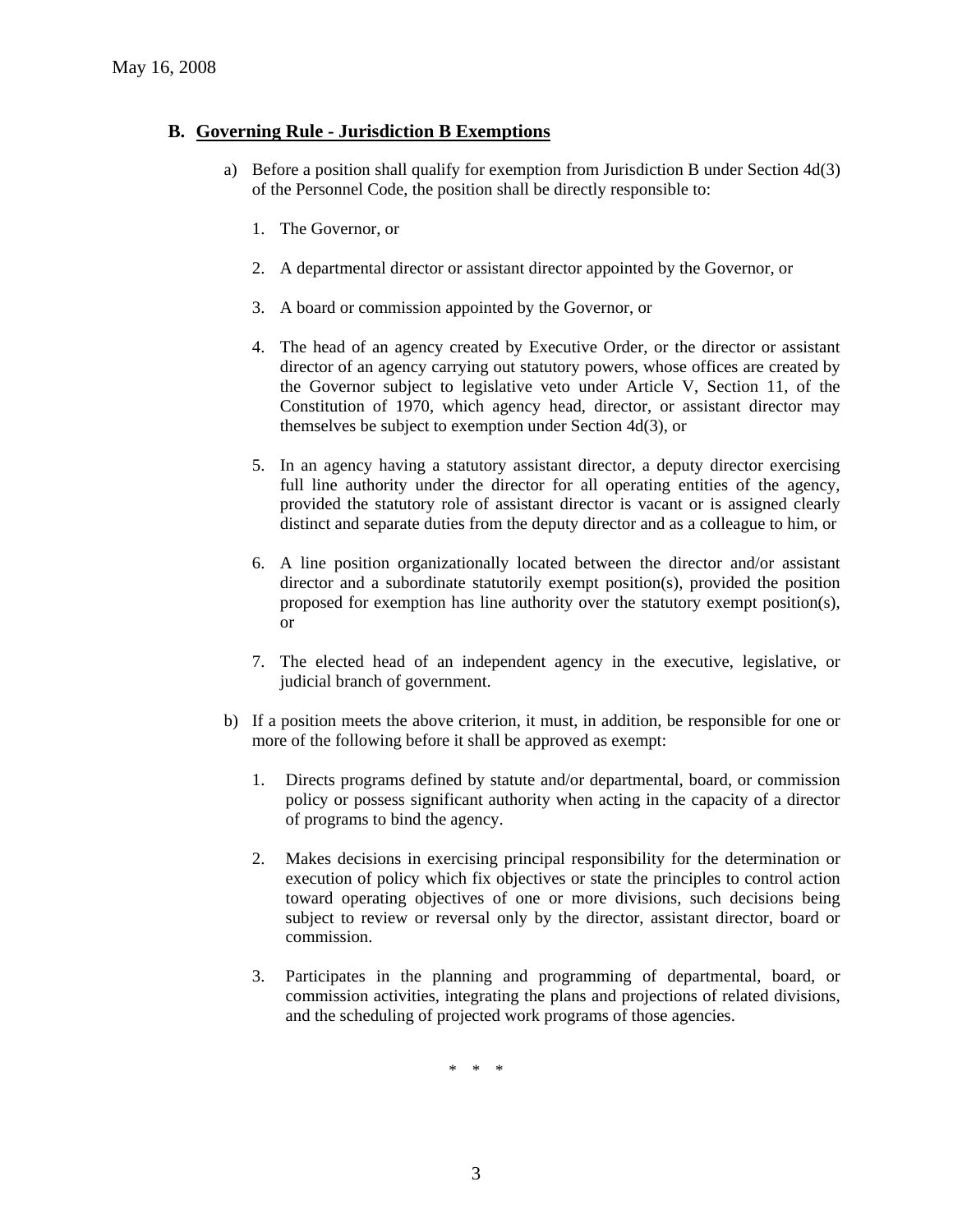## **C. Requests for 4d(3) Exemption**

- With regard to Item C, Executive Director Daniel Stralka explained this request for exemption is for the Deputy General Counsel for Litigation in the Department of Revenue, a position that reports to the General Counsel who reports to the Director. After having had initial discussions with the agency regarding this request, the General Counsel indicated that he is pursuing a reorganization of his Division. Rather than hear this request isolated from similarly situated positions in that Division, it was agreed to continue this request so that any additional 4d(3) exemption requests can be considered simultaneously
- With regard to Item D, Executive Director Stralka noted this request is for the Director of Policy and Training at the Illinois Guardianship and Advocacy Commission, a position that reports to the Director. As the title indicates, this position has principal responsibility for the development and determination of Commission policy on programs that go to the heart of the agency's mission such as community integration and placement. It has significant authority to act in the capacity of the Director to bind the agency as well as plays a significant role in the planning and programming of Commission activities. There are no other dedicated policy positions at the Illinois Guardianship and Advocacy Commission. For these reasons, Staff recommended approval.
- With regard to Item E, Executive Director Stralka reported this request is for the Chief Litigation Attorney for the Illinois Department of Human Rights, a position that reports to the Chief Legal Counsel which would be considered the equivalent of a statutory assistant director who reports to the Director. This position has principal policy responsibility for the management of all agency litigation, including that before the Human Rights Commission both on behalf of complainants and defending the agency in appeals, where the agency found that there was a lack of substantial evidence that discrimination occurred. This position possesses significant independent authority to bind the agency to a course of action in such litigation including the authority to make, reject, or accept settlement proposals. This position is the only other one in the Legal Division for which the agency is or will be seeking  $4d(3)$  exemption. For these reasons, Staff recommended approval. Helen Jett, Deputy Director of the Illinois Department of Human Rights, was present to add to or correct the above presentation or respond to any questions.
- With regard to Item F, Executive Director Stralka reported this request is for the Infectious Diseases Division Chief in the Department of Public Health, a position that reports to the Deputy Director of Health Protection which would be considered the equivalent of a statutory assistant director who reports to the Director. This position has principal responsibility for the implementation of the above described program which includes representing the Director on related advisory committees and recognizing and coordinating the agency's response to outbreaks of potentially infectious diseases. It has decision-making authority on matters such as deploying the agency's rapid response team in such situations.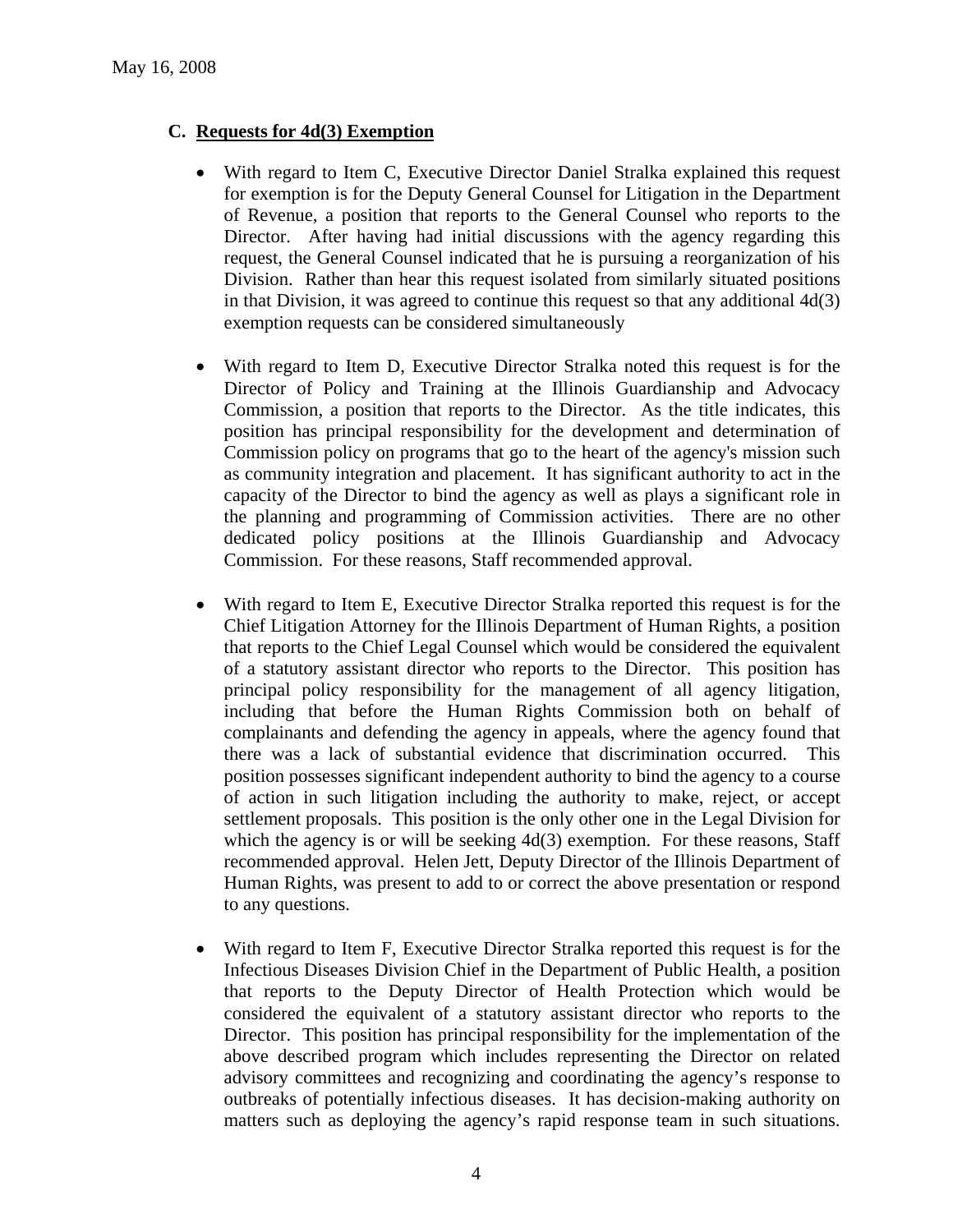For these reasons, Staff recommended approval. Tom Hughes, Deputy Director, Office of Health Protection, was present to add to or correct the above presentation or respond to any questions. He indicated that this is one of four positions under him that would be principal policy exempt, all of which are first responders to health related emergencies in the State.

- With regard to Item G, Executive Director Daniel Stralka noted this request is for the Environmental Health Division Chief in the Department of Public Health, a position that reports to the Deputy Director of Health Protection which would be considered the equivalent of a statutory assistant director who reports to the Director. This position has principal responsibility for the implementation of the above described program which includes representing the Director on related advisory committees and coordinating the agency's response to potential environmental health emergencies due to hazardous substances. This position has the independent authority to close facilities such as schools and swimming pools to prevent exposure to hazardous agents. For these reasons, staff recommended approval. Tom Hughes, Deputy Director, Office of Health Protection, was present to add to or correct the above presentation or respond to any questions. He indicated that this position requires a candidate who is a licensed health practitioner. It addresses significant health related emergency situations such as asbestos exposure in schools and groundwater contamination issues.
- With regard to Item H-J, Executive Director Daniel Stralka reported these requests are for the Projects Director, Projects Communication Manager, and Risk Assessment Project Manager for the Administrative and Regulatory Shared Services Center. As Staff has not had an opportunity to adequately review these requests, it was agreed that these would be continued to the June meeting.

## **IT WAS MOVED BY CHAIRMAN KOLKER, SECONDED BY COMMISSIONER BUKRABA, AND THE MOTION ADOPTED 5-0 TO GRANT AND CONTINUE THE REQUESTS FOR 4D(3) EXEMPTION FOR THE FOLLOWING POSITIONS:**

#### **The following 4d(3) exemption requests were granted on May 16, 2008:**

| <b>Position Number</b>  | 40070-50-70-080-11-02               |
|-------------------------|-------------------------------------|
| Position Title          | Senior Public Service Administrator |
| Bureau/Division         | Administration                      |
| <b>Functional Title</b> | Director of Policy and Training     |
| Incumbent               | None                                |
| Supervisor              | Director                            |
| Location                | <b>Cook County</b>                  |

#### **D. Illinois Department of Guardianship & Advocacy Commission**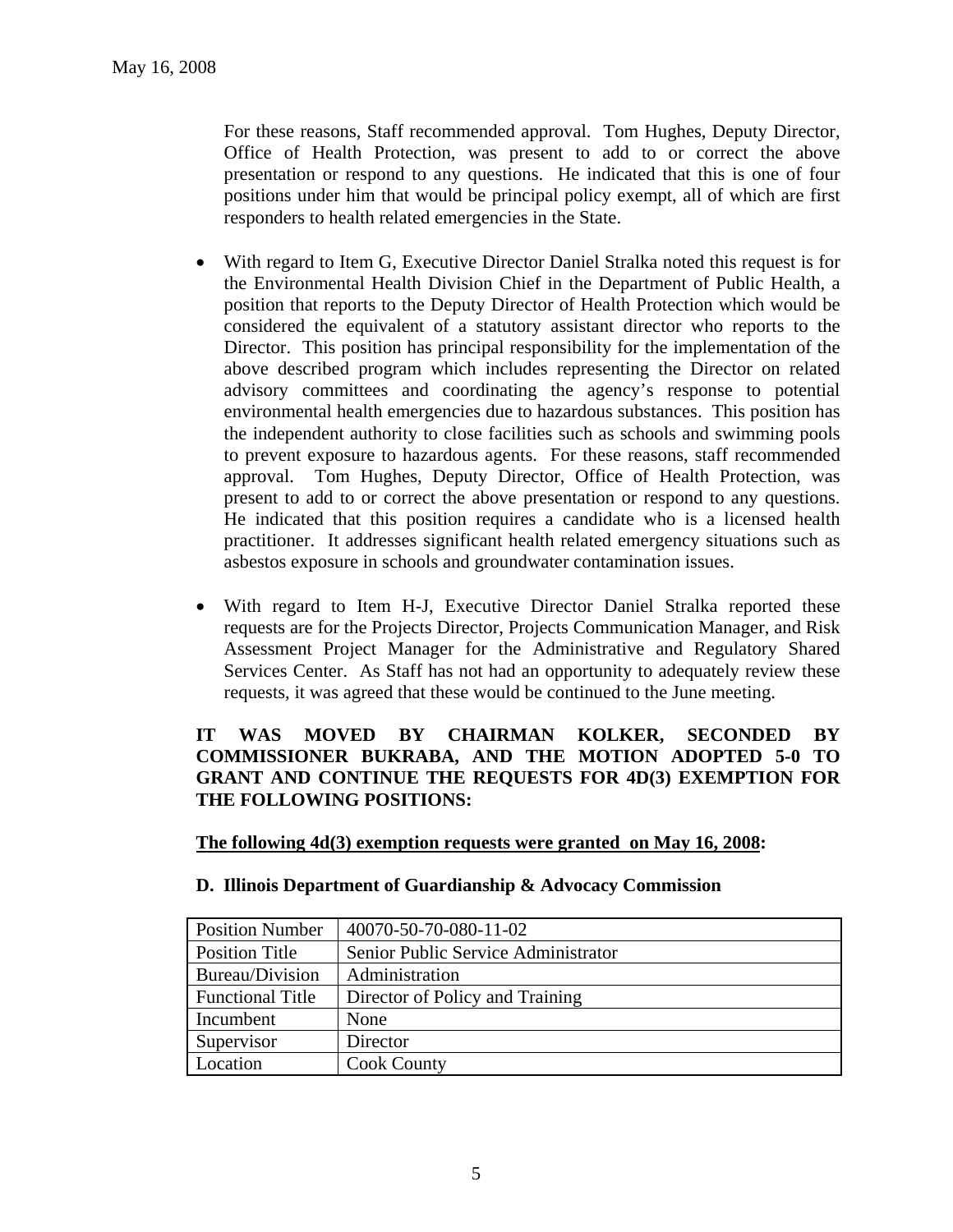| <b>Position Number</b>  | 40070-49-50-100-20-01                                       |
|-------------------------|-------------------------------------------------------------|
| Position Title          | Senior Public Service Administrator                         |
| Bureau/Division         | Legal                                                       |
| <b>Functional Title</b> | Assistant Chief Legal Counsel and Chief Litigation Attorney |
| Incumbent               | Michael I. Lieberman                                        |
| Supervisor              | Chief Legal Counsel who reports to Director                 |
| Location                | <b>Sangamon County</b>                                      |

# **E. Illinois Department of Human Rights**

# **F. Illinois Department of Public Health**

| <b>Position Number</b>  | 40070-20-51-000-00-01                                            |
|-------------------------|------------------------------------------------------------------|
| <b>Position Title</b>   | Senior Public Service Administrator                              |
| Bureau/Division         | <b>Office of Health Protection</b>                               |
| <b>Functional Title</b> | Chief, Infectious Diseases Division                              |
| Incumbent               | None                                                             |
| Supervisor              | Deputy Director of Health Protection who reports to the Director |
| Location                | <b>Sangamon County</b>                                           |

# **G. Illinois Department of Public Health**

| <b>Position Number</b>  | 40070-20-53-000-00-01                                            |
|-------------------------|------------------------------------------------------------------|
| Position Title          | Senior Public Service Administrator                              |
| Bureau/Division         | Office of Health Protection                                      |
| <b>Functional Title</b> | Chief, Environmental Health Division                             |
| Incumbent               | None                                                             |
| Supervisor              | Deputy Director of Health Protection who reports to the Director |
| Location                | <b>Sangamon County</b>                                           |

# **The following 4d(3) exemption requests were continued on May 16, 2008:**

## **C. Illinois Department of Revenue**

| <b>Position Number</b>  | 40070-25-07-210-00-01                       |
|-------------------------|---------------------------------------------|
| Position Title          | Senior Public Service Administrator         |
| Bureau/Division         | Legal Services                              |
| <b>Functional Title</b> | Deputy General Counsel-Litigation           |
| Incumbent               | None                                        |
| Supervisor              | General Counsel who reports to the Director |
| Location                | <b>Cook County</b>                          |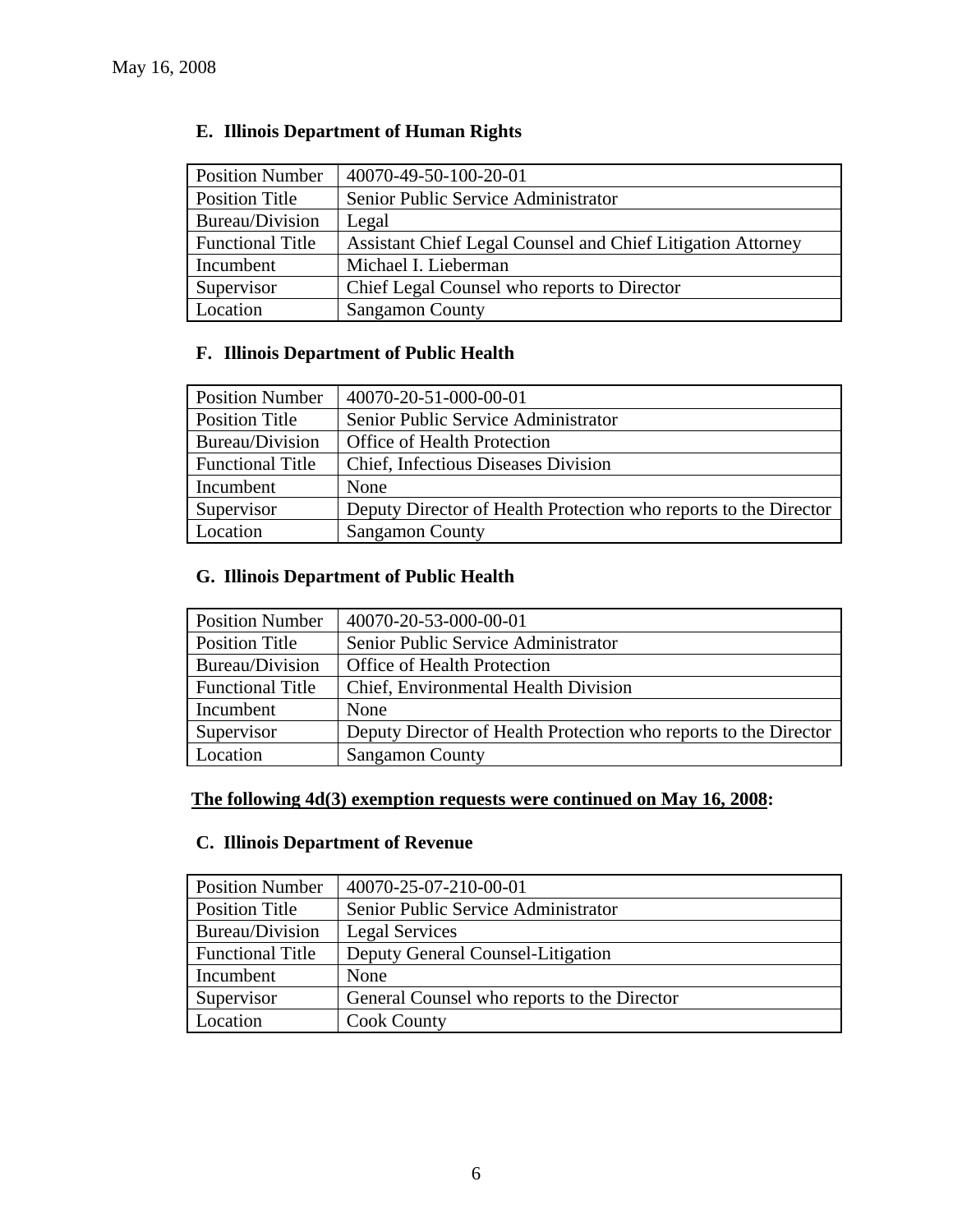| <b>Position Number</b>  | 40070-25-12-400-00-01                                    |
|-------------------------|----------------------------------------------------------|
| <b>Position Title</b>   | Senior Public Service Administrator                      |
| Bureau/Division         | Administrative & Regulatory (A&R) Shared Services Center |
| <b>Functional Title</b> | Projects Director                                        |
| Incumbent               | None                                                     |
| Supervisor              | Director of the A&R Shared Services Center               |
| Location                | <b>Sangamon County</b>                                   |

#### **H. Illinois Department of Revenue**

#### **I. Illinois Department of Revenue**

| <b>Position Number</b>  | 40070-25-12-410-00-01                                       |
|-------------------------|-------------------------------------------------------------|
| <b>Position Title</b>   | Senior Public Service Administrator                         |
| Bureau/Division         | Administrative & Regulatory (A&R) Shared Services Center    |
| <b>Functional Title</b> | <b>Project Communications Manager</b>                       |
| Incumbent               | None                                                        |
| Supervisor              | A&R Shared Services Center Project Director, who reports to |
|                         | the Director of the A&R Shared Services Center              |
| Location                | <b>Sangamon County</b>                                      |

### **J. Illinois Department of Revenue**

| <b>Position Number</b>  | 40070-25-12-420-00-01                                       |  |  |
|-------------------------|-------------------------------------------------------------|--|--|
| <b>Position Title</b>   | Senior Public Service Administrator                         |  |  |
| Bureau/Division         | Administrative & Regulatory (A&R) Shared Services Center    |  |  |
| <b>Functional Title</b> | <b>Risk Assessment Project Manager</b>                      |  |  |
| Incumbent               | None                                                        |  |  |
|                         | A&R Shared Services Center Project Director, who reports to |  |  |
| Supervisor              | the Director of the A&R Shared Services Center              |  |  |
| Location                | <b>Sangamon County</b>                                      |  |  |

#### V. CLASS SPECIFICATIONS

**None submitted.** 

**IT WAS MOVED BY CHAIRMAN KOLKER, SECONDED BY COMMISSIONER DALIANIS, AND THE MOTION ADOPTED 5-0 TO DISAPPROVE ANY CLASS SPECIFICATIONS RECEIVED BY THE COMMISSION NOT CONTAINED IN THIS REPORT TO ALLOW ADEQUATE STUDY.**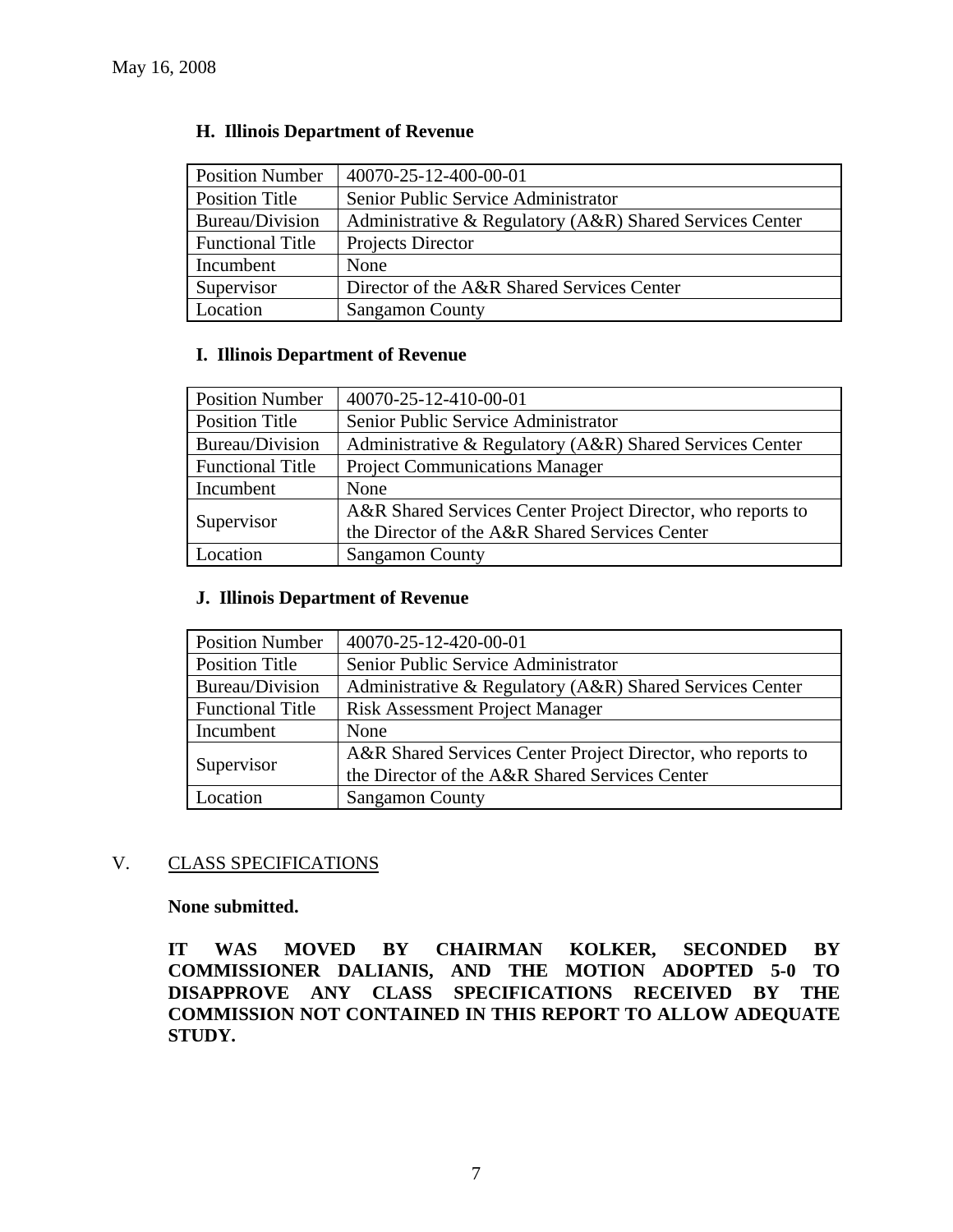#### VI. MOTION TO GO INTO EXECUTIVE SESSION

**IT WAS MOVED BY CHAIRMAN KOLKER, SECONDED BY COMMISSIONER DALIANIS, AND BY ROLL CALL VOTE THE MOTION ADOPTED 5-0 TO HOLD AN EXECUTIVE SESSION PURSUANT TO SUBSECTIONS 2(c)(1), 2(c)(4), AND 2(c)(11) OF THE OPEN MEETINGS ACT.** 

| <b>KOLKER</b>   | YES | <b>EWELL</b>    | YES |
|-----------------|-----|-----------------|-----|
| <b>PETERSON</b> | YES | <b>DALIANIS</b> | YES |
| <b>BUKRABA</b>  | YES |                 |     |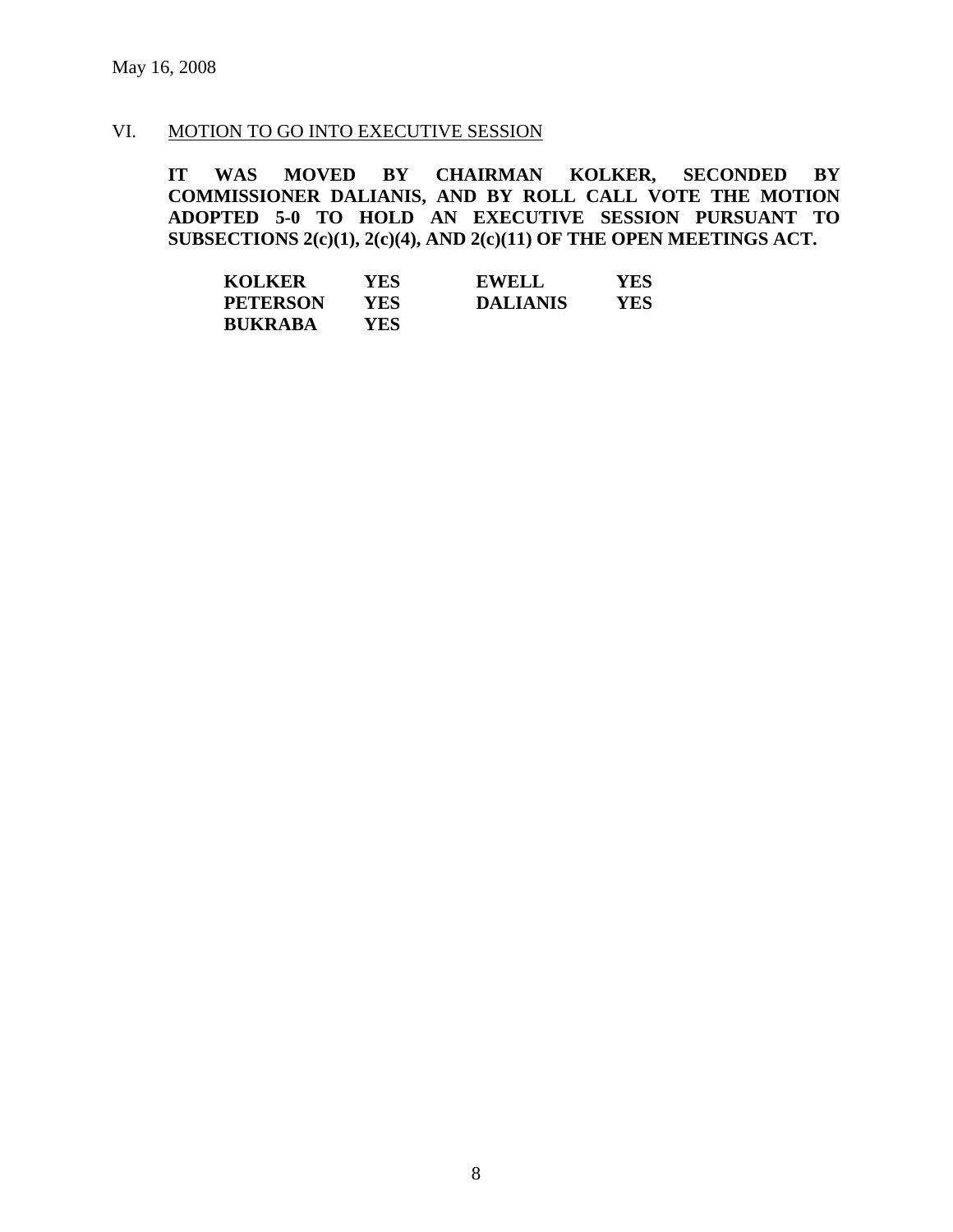## VII. RECONVENE MEETING

Upon due and proper notice the regular meeting of the Illinois Civil Service Commission was reconvened at 160 North LaSalle Street, Suite S-901, Chicago, Illinois at 2:52 p.m.

#### **PRESENT**

Chris Kolker, Chairman; Raymond W. Ewell, Barbara J. Peterson, Betty A. Bukraba, and Ares G. Dalianis, Commissioners; and Daniel Stralka, Executive Director.

#### VIII. NON-MERIT APPOINTMENT REPORT

The Personnel Code permits non-merit appointments for a limited period of time, i.e., emergency appointments shall not exceed 60 days and shall not be renewed, and positions shall not be filled on a temporary or provisional basis for more than six months out of any twelve-month period. Consecutive non-merit appointments are not violative of the Code, however, they do present a possible evasion of merit principles and should be monitored. Set forth below is the number of consecutive non-merit appointments made by each department. These statistics are from the Department of Central Management Services' Consecutive Non-Merit Report.

| <b>Agency</b>                         | 3/31/08 | 4/30/08  | 4/30/07                     |
|---------------------------------------|---------|----------|-----------------------------|
| Agriculture                           | 2       | 2        |                             |
| <b>Arts Council</b>                   |         |          | 0                           |
| <b>Central Management Services</b>    | 3       | 5        | 6                           |
| <b>Children and Family Services</b>   |         | 5        |                             |
| Commerce and Economic Opportunity     | 0       | $\bf{0}$ |                             |
| <b>Employment Security</b>            |         |          | $\mathfrak{D}$              |
| Financial and Professional Regulation |         |          |                             |
| <b>Healthcare and Family Services</b> | 15      | 16       | 3                           |
| <b>Historic Preservation</b>          |         | 0        | $\overline{4}$              |
| <b>Human Services</b>                 | 6       | 6        | 3                           |
| <b>Natural Resources</b>              |         | 0        |                             |
| Property Tax Appeal Board             |         |          |                             |
| <b>Public Health</b>                  |         | $\bf{0}$ |                             |
| <b>State Police</b>                   |         |          | O                           |
| <b>State Retirement Systems</b>       |         | 0        | $\overline{2}$              |
| Transportation                        | 53      | 5        | 25                          |
| Veteran's Affairs                     |         |          | $\mathcal{D}_{\mathcal{L}}$ |
| <b>Totals</b>                         | 87      | 45       | 63                          |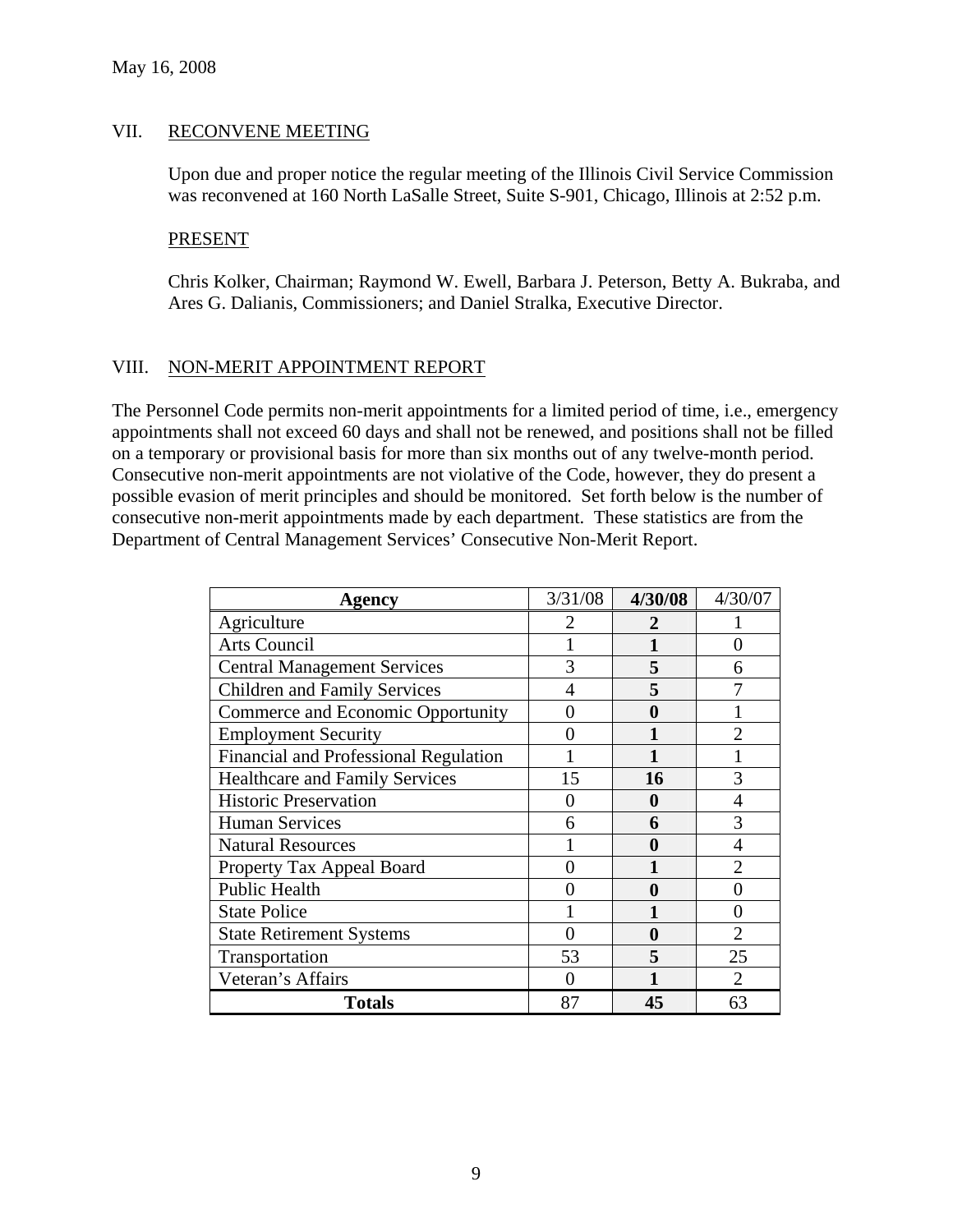## IX. PUBLICLY ANNOUNCED DECISIONS RESULTING FROM APPEAL

### • **DISCHARGE**

#### **DA-14-08**

| Employee  | <b>Matthew Magalis</b>                | <b>Appeal Date</b>   | 10/29/07              |
|-----------|---------------------------------------|----------------------|-----------------------|
| Agency    | <b>DHS</b>                            | <b>Decision Date</b> | 05/01/08              |
| Type      | Discharge                             | ALJ                  | Daniel Stralka        |
| Change(s) | Violated the confidentiality          | Recommended          | Charges are partially |
|           | provision of Ethics Act; violated     | Decision             | proven and do warrant |
|           | press communication policy and        |                      | discharge.            |
|           | the keys/lock policy; the ft of state |                      |                       |
|           | property; and conduct unbecoming      |                      |                       |

**IT WAS MOVED BY COMMISSIONER DALIANIS, SECONDED BY COMMISSIONER EWELL, AND BY ROLL CALL VOTE OF 5-0 THE MOTION ADOPTED TO AFFIRM AND ADOPT THE ADMINISTRATIVE LAW JUDGE'S RECOMMENDED DECISION (MODIFIED TO REFLECT THAT IN THE LAST SENTENCE OF PARAGRAPH 27 OF THE CONCLUSIONS OF LAW, THE WORD "MAGALIS'" IS TO REPLACE THE WORD "SHALABI'S"). TO CLARIFY THE FINDINGS OF FACT IT WAS DETERMINED THAT THE RESPONDENT SURREPTITIOUSLY ACQUIRED THE KEY TO THE LOCKED FILE CABINET WHERE THE CONFIDENTIAL OFFICE OF EXECUTIVE INSPECTOR GENERAL FINAL REPORT WAS KEPT IN AN ENVELOPE CLEARLY STAMPED "CONFIDENTIAL" IN RED. HE TOOK THE REPORT AND COPIED IT BEFORE RETURNING IT TO THE FILE CABINET SO NO ONE WOULD KNOW OF HIS ACTIONS. KNOWING THAT HE WAS IN POSSESSION OF A CONFIDENTIAL DOCUMENT, HE PROCEEDED TO VIOLATE THE CONFIDENTIALITY BY PROVIDING A COPY TO HIS ATTORNEY AND A NEWSPAPER. HE WAS NOT AUTHORIZED TO TAKE ANY OF THESE ACTIONS, NEVER SOUGHT AUTHORIZATION FOR ANY OF THESE ACTIONS NOR DID HE NOTIFY ANYONE AT THE DEPARTMENT OF HUMAN SERVICES OF WHAT HE HAD DONE. IT WAS ALSO FOUND THAT MAGALIS WAS NOT ACTING IN THE CAPACITY OF AN AGENCY EMPLOYEE WHEN HE TRANSMITTED THE REPORT TO THE NEWSPAPER.** 

**IT WAS DETERMINED THAT THE WRITTEN CHARGES FOR DISCHARGE HAVE BEEN PARTIALLY PROVEN, AND DO WARRANT DISCHARGE FOR THE REASONS SET FORTH IN THE RECOMMENDED DECISION INCLUDING THE SERIOUSNESS OF THE CHARGES, THE DECEITFUL NATURE OF HIS CONDUCT, THE KNOWING VIOLATION OF AGENCY RULES AND THE STATUTORY CONFIDENTIALITY AFFORDED THE REPORT, THE CHILLING EFFECT HIS MISCONDUCT MAY HAVE ON POTENTIAL COMPLAINANTS UNDER THE STATE OFFICIALS AND EMPLOYEES ETHICS ACT, AND THE DISRUPTION TO THE AGENCY.**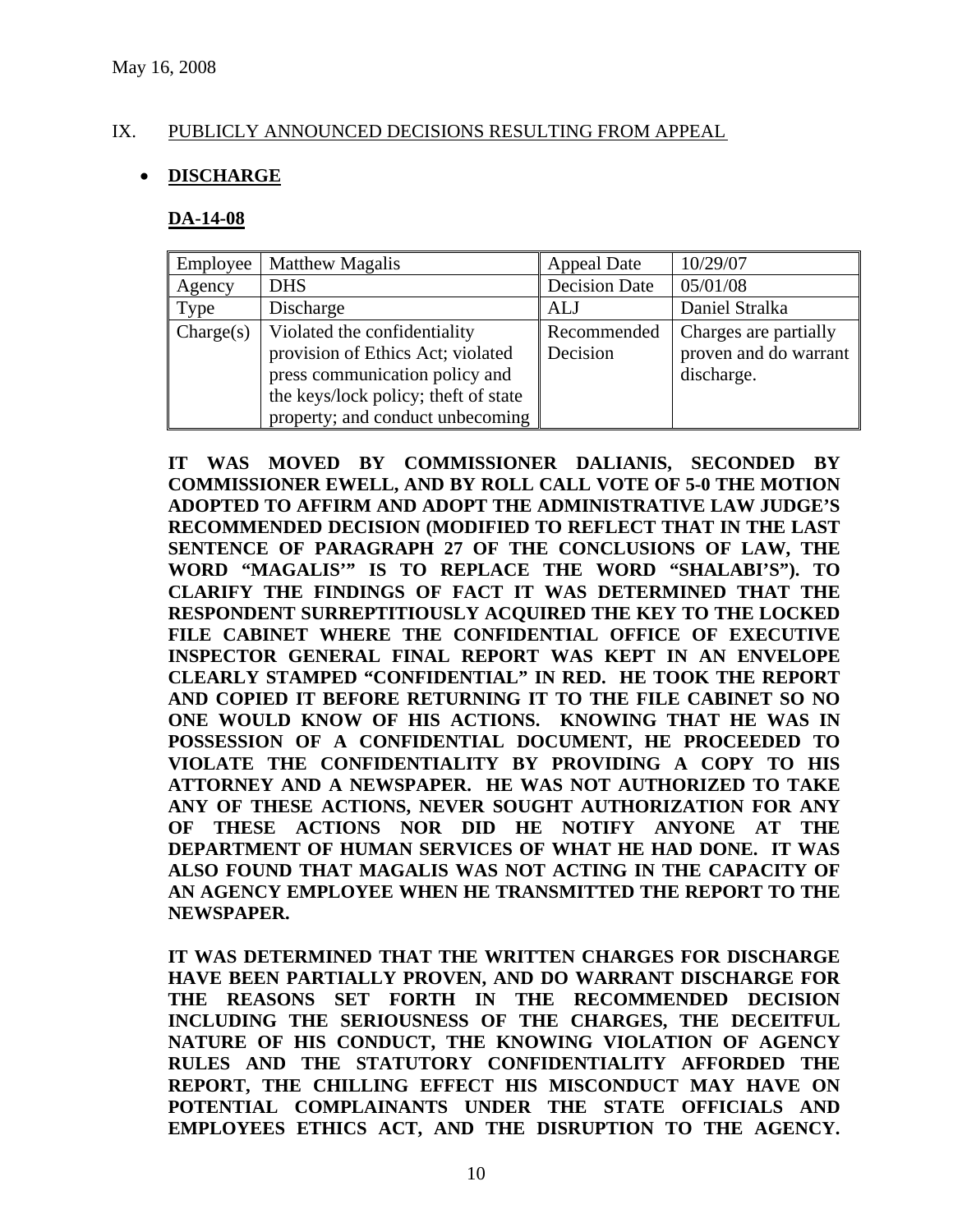**DISCHARGE IS WARRANTED DESPITE HIS PERFORMANCE RECORD, LACK OF PRIOR DISCIPLINE AND 14 YEARS OF CONTINUOUS SERVICE. IN ADDITION, ANY ONE OF THE PROVEN CHARGES STANDING ALONE IS SUFFICIENT TO WARRANT THE DISCHARGE OF THE RESPONDENT.** 

**THE MOTION TO STRIKE OR DISREGARD MAGALIS' IMPROPER ASSERTIONS UNSUPPORTED BY THE RECORD OR WHICH HAVE BEEN WAIVED, DATED MAY 15, 2008, ALTHOUGH NOT DETERMINATIVE, IS GRANTED TO THE EXTENT MAGALIS' OBJECTION TO RECOMMENDED DECISION REFERS TO MATTERS NOT IN THE RECORD OR OFFICIALLY NOTED.** 

| <b>KOLKER</b>   | YES | <b>EWELL</b>    | YES |
|-----------------|-----|-----------------|-----|
| <b>PETERSON</b> | YES | <b>DALIANIS</b> | YES |
| <b>BUKRABA</b>  | YES |                 |     |

#### X. APPEALS TERMINATED WITHOUT DECISION ON THE MERITS

#### • **DISMISSED**

#### **DA-34-08**

| Employee  | Kent Schafer                                                       | <b>Appeal Date</b>      | 2/27/08                                     |
|-----------|--------------------------------------------------------------------|-------------------------|---------------------------------------------|
| Agency    | Deaf and Hard of Hearing                                           | <b>Decision Date</b>    | 5/02/08                                     |
|           | Commission                                                         |                         |                                             |
| Type      | Discharge                                                          | ALJ                     | <b>Andrew Barris</b>                        |
| Change(s) | Not applicable; employee was a<br>trainee/intern and not certified | Recommended<br>Decision | Dismissed; default (no<br>show at hearing). |

#### **DA-37-08**

| Employee  | Eloise V. Harnett     | <b>Appeal Date</b>      | 3/20/08                      |
|-----------|-----------------------|-------------------------|------------------------------|
| Agency    | <b>DHS</b>            | <b>Decision Date</b>    | 4/09/08                      |
| Type      | Discharge             | ALJ                     | Daniel Stralka               |
| Change(s) | Unauthorized absences | Recommended<br>Decision | Dismissed; appeal withdrawn. |

**IT WAS MOVED BY COMMISSIONER DALIANIS, SECONDED BY CHAIRMAN KOLKER, AND BY ROLL CALL VOTE OF 5-0, THE MOTION ADOPTED TO AFFIRM AND ADOPT THE ADMINISTRATIVE LAW JUDGES' RECOMMENDED DECISIONS TO DISMISS THE SCHAFER AND HARNETT APPEALS.** 

| <b>KOLKER</b>   | <b>YES</b> | <b>EWELL</b>    | YES |
|-----------------|------------|-----------------|-----|
| <b>PETERSON</b> | <b>YES</b> | <b>DALIANIS</b> | YES |
| <b>BUKRABA</b>  | YES        |                 |     |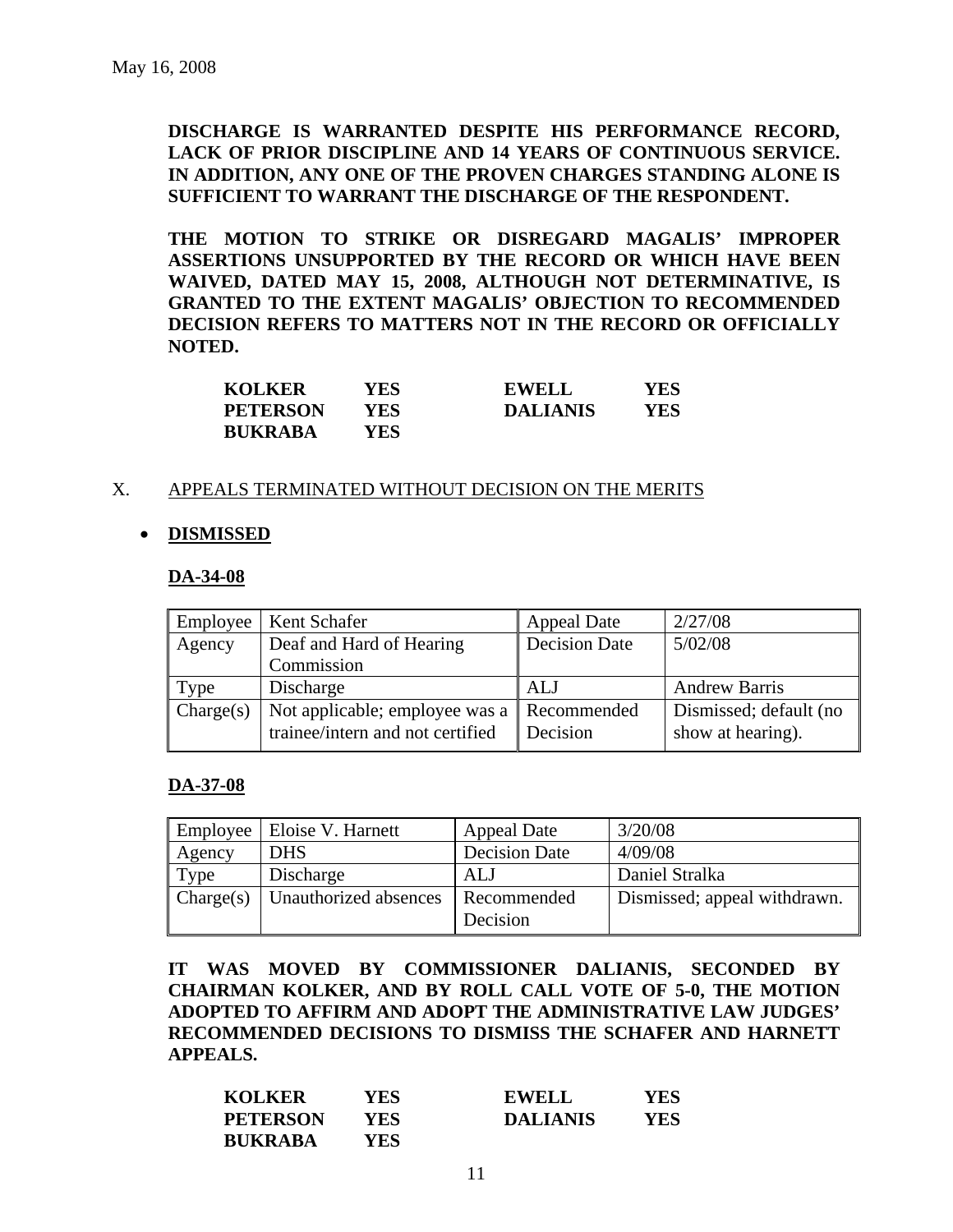#### XI. REPORT ON THE APPLICATION OF SECTION 4c(6) OF THE PERSONNEL CODE

Executive Director Daniel Stralka reported that recently, the Commission received an inquiry regarding the extent of the general exemption under Section 4c(6) of the Personnel Code. Since initial research was unable to authoritatively resolve the inquiry, additional research was conducted which prompted this report presented to the Commission.

Section 4 of the Personnel Code establishes that all positions of employment in the State are subject to the Personnel Code unless otherwise exempted. Section 4c provides for general and total exemption from the Personnel Code for a variety of positions by class. Section  $4c(6)$  identifies one class of those positions being:

> "All employees of the Governor at the executive mansion and on his immediate personal staff."

The inquiry that arose involved an interpretation of the extent of this general exemption.

Initial research found no definitive guidance on this matter. This general exemption was included in the original 1957 Personnel Code. Prior to that, positions in the executive mansion and the Governor's "private secretary and stenographer" as well as "clerks, watchmen and policemen" employed by the Governor were exempt from the classified Civil Service. Unfortunately, records as to any legislative debate on this provision were unavailable. No case law on this provision was discovered. Anecdotal inquiries to longterm employees at CMS and past employees of the Commission such as Harry Schnirring – who was employed when the Personnel Code took effect – and past Executive Secretary Bruce Finne shed no additional light on the topic.

The next step was to review the historical interpretation through the years. With charts provided to the Commission from the Governor's Office, staff was able to review headcount numbers for positions on the Governor's payroll from 1961 forward. From as best as could be determined, there were 30 positions budgeted for the Governor's payroll in 1961. It was noted that an assumption being made here is that positions on the Governor's payrolls were all treated as exempt from the Personnel Code under Section 4c(6) as they are presently and have been for the past few administrations, at a minimum. Of these 30 positions, seven were clearly attributable to the executive mansion staff. The remaining 23 had titles that point to functions that are responsible for government administration – Clerks, Secretaries, Administrative Assistants, and Assistants to the Governor.

Over the years, the Governor's payroll grew to a high of 182 positions in 1991. From these 182, 15 were clearly attributable to the executive mansion staff. The rest included a variety of administrative titles such as Administrative Assistant (27), Office Staff (27), Secretaries (24), Senior Staff (11) and Executive Assistant (50). Presently, there are 99 positions on the Governor's payroll. Of those, eight are attributable to the executive mansion staff.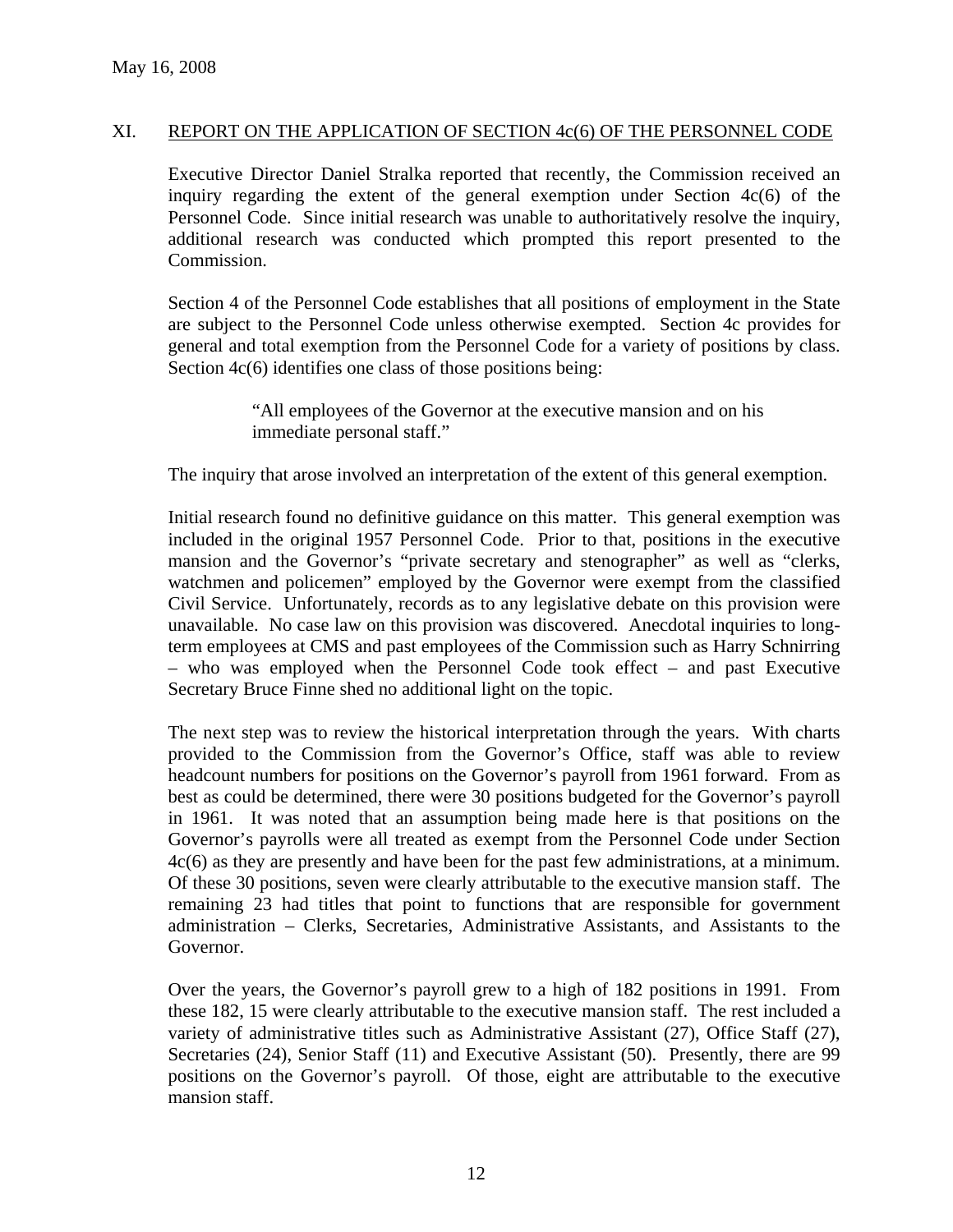Of the remaining 91, they include a variety of titles such as Deputy Governor, Chief Operating Officer, Chief Legal Counsel and Senior Policy Advisors as well as Receptionists and Administrative Assistants. After a review of the organizational charts that display the assignment of these positions, it is clear that they all have been assigned to functions within the Governor's Office. None are serving Code agencies in positions that would more properly be classified as Code-covered.

Of importance is that the general exemption for the "immediate personal staff" of the Governor has clearly not been limited over the past decades to simply his private secretary and scheduler, but has included a variety of administrators performing numerous functions as determined by the Governor from time to time. Courts have found that long-continued interpretations of statutes such as this with legislative acquiescence to be highly persuasive of statutory intent. The long accepted interpretation appears to be that the limiting language of "immediate personal staff" was not intended to overly restrict these positions to those that attend to his "body" as the word "personal" can be defined. Rather, this phrase more likely refers to those positions whose functions mandate that they be close to the "office" of the Governor. The language used in Section 4c(2) to extend the general exemption to "all positions under" each constitutional officer could not be used for the office of Governor because that would have included all positions in the numerous Code-covered agencies in State government as they are all, technically, under the Governor and have been referred to in such a manner at times in the laws of Illinois.

It was noted that a reasonable interpretation of the word "immediate" and how it qualifies the phrase "personal staff" - in accordance with its definition in Black's Law Dictionary is that it means "not separated in respect to place; not separated by the intervention of any intermediate object, cause, relation or right." In addition to employees physically located within the Office of the Governor, there are numerous positions in the State appointed by the Governor and who report to the Governor, but which are not physically located within the Office of the Governor and so are not proximate "in respect to place."

Since Section  $4c(6)$  can be reasonably construed in different ways, the law requires a construction which will not produce absurd, unjust, unreasonable or inconvenient results which the legislature could not have intended in accordance with *Burgess v. Board of Fire and Police Commissioners of the Village of Evergreen Park*, 275 Ill.App.3d 315 (1995). It would be absurd for the exemption to be limited to those who report to him personally, while all employees of the other constitutional officers are exempt. That simply could not have been the intent of the legislature. In contrast, exempting all of the staff of the Office of the Governor pursuant to this section would not be "absurd, unjust, unreasonable, or inconvenient." That is the construction that Central Management Services - the agency responsible for administering the Personnel Code - has applied to this section.